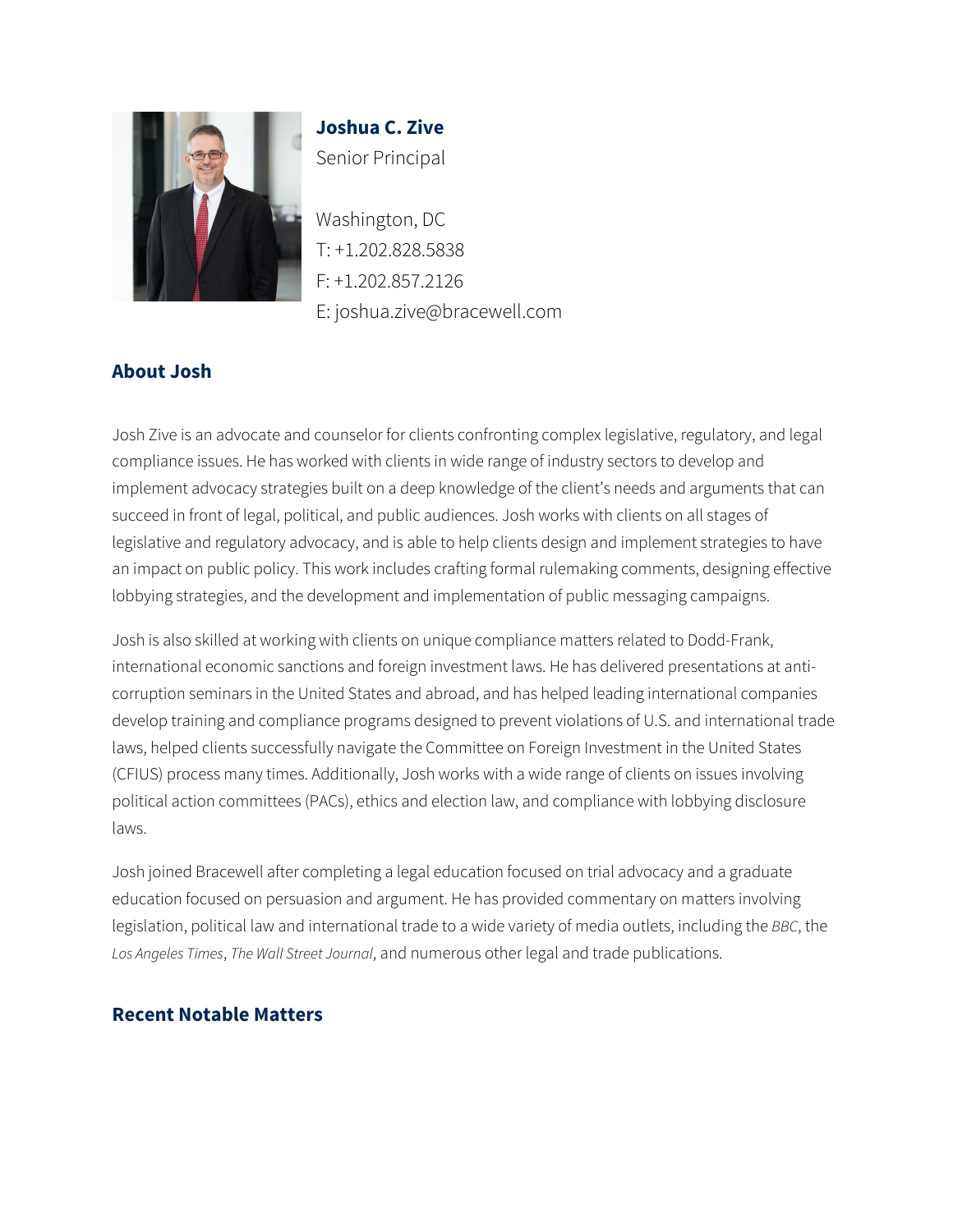*FBI Agents Association —* outside general counsel for this professional association representing federal law enforcement officers; representation has required legislative advocacy, participation in formal rulemaking process, and negotiations with policymakers on Capitol Hill and executive agencies such as the Office of Personnel Management (OPM)

*A.M. Best Company —* counsel and policy advocate for one of the nation's oldest and most trusted credit rating agencies on matters including Dodd-Frank and regulatory issues

**Electric Reliability Coordinating Council** — providing regular policy, legal and communications counsel to this coalition of energy producers and generators on legislative matters concerning environmental regulation and policy

*Multinational investment bank and financial services company —* in an amendment and extension of \$2,002,500,000 unsecured revolving credit facility, to publicly traded offshore drilling company, Ensco plc, in connection with the acquisition of Atwood Oceanics, Inc. and for general corporate purposes, as administrative agent. Advised on issues related to economic sanctions and anti-bribery compliance

### **Publications and Speeches**

"Drones and the Oil and Gas Industry," *Oil & Gas Financial Journal*, February 6, 2015.

"Unreasonable Delays: CFIUS Reviews of Energy Transactions," *Harvard Business Law Review Online*, 2013.

#### **Education**

Baylor Law School, J.D. 2002 – *cum laude*

Baylor University, M.A., Communications 1996

University of Kansas, B.G.S., Communications 1994